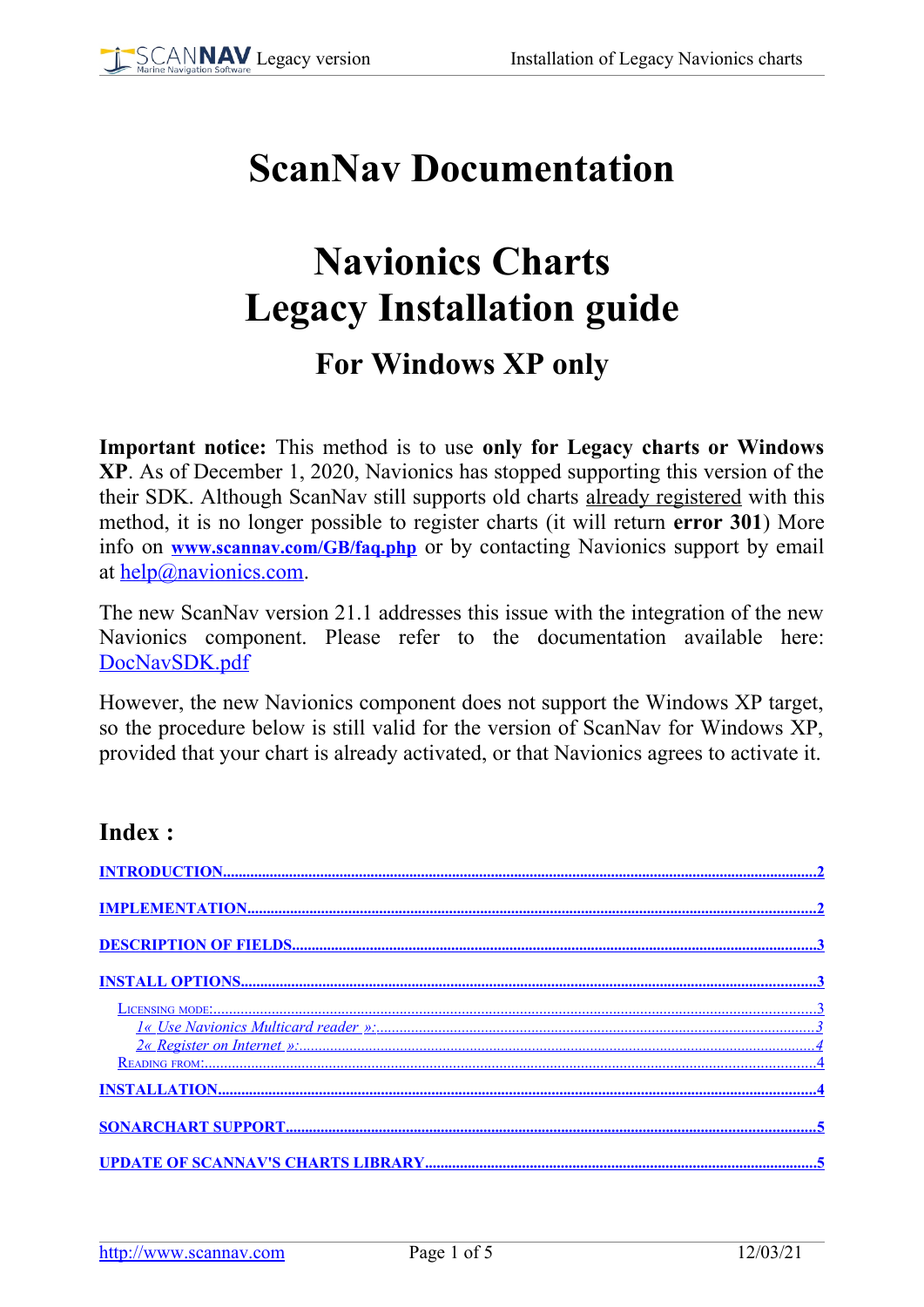

# <span id="page-1-1"></span>**Introduction**

Installation of Navionics charts is integrated in ScanNav, which guides you through out the process to install in an optimized way and add them to your chart library.

The use of Navionics charts no longer requires the Navionics Multicard Reader specific adapter. Just insert the SD or CF support into any compatible reader, and activate it online with the installation procedure (up to 5 installations). The procedure therefore requires to have an Internet connection, just for the time of the installation. Once the chart is installed and activated, the physical support is no longer needed.

It is still possible under certain conditions to use the Navionics Multicard Reader for an unlimited number of pcs without registration or for an usage on a pc that cannot be connected to Internet. However, Navionics has stopped it's marketing and support, and it is no longer supported starting from Windows 8.1 due to the lack of compatible drivers.

NB: This documentation applies for versions of ScanNav 11.5 and later, and Navionics charts that have been published after December 2010. For earlier versions, the use of the Navionics Multicard Reader is still mandatory, at your own risk. Indeed, these being obsolete, it is strongly advised to update them.

## <span id="page-1-0"></span>**Implementation**

1) Open the "Charts Library" window using either File Edit Displays View Window Function Or

- button  $\Box$  in the tool bar
- or menu «File»  $\rightarrow$  « Charts Library »

| ----  | -------                     | $\cdots$ |            | - - |
|-------|-----------------------------|----------|------------|-----|
| New   |                             |          |            |     |
| Save  |                             |          |            |     |
| Close |                             |          |            |     |
|       | AIS targets list            |          |            |     |
|       | SSN position reports Import |          |            |     |
|       | Charts library              |          | $Ctl + B$  |     |
|       | Recent Charts libraries     |          | $Ctrl + R$ |     |
|       |                             |          |            |     |

2) Then, in the «Charts Library» window, use menu File  $\rightarrow$  Install  $\rightarrow$  Navionics Charts:

| Current Map Library             |  |            |   |             |                                          |               |  |
|---------------------------------|--|------------|---|-------------|------------------------------------------|---------------|--|
| Edit<br>File                    |  |            |   |             |                                          |               |  |
| Open new library                |  | $Ctrl + O$ |   |             | Central Latitude                         | Central Longi |  |
| Insert charts or libraries      |  | $Ctrl + I$ |   |             | 43°38,557'N                              | 007°31,314'E  |  |
| New                             |  | $Ctrl + N$ |   |             | 40°27,690'N                              | 007°59,326'W  |  |
|                                 |  |            |   | 33°49,933'N |                                          | 017°12,836'W  |  |
| Save library                    |  | $Ctrl + S$ |   |             | 50°16,600'N                              | 001°54,712'W  |  |
|                                 |  |            |   |             | 49°32,234'N                              | 005°05,638'W  |  |
| Text file Export(selected)      |  |            |   | 49°54,249'N | 004°22,198'E                             |               |  |
| Text file Export(all)           |  |            |   | 37°48,443'N | 004°34,123'E                             |               |  |
| Install                         |  |            | Þ |             | <b>SESAE ACTIN</b><br><b>Primar ENCs</b> | 000910.0618   |  |
|                                 |  |            |   |             |                                          |               |  |
| ■ 5G656XL:S6427285:FAIAL / PICO |  |            | 0 |             | <b>Navionics Charts</b>                  |               |  |
| CEECVIL-CEADTOO                 |  |            |   |             |                                          |               |  |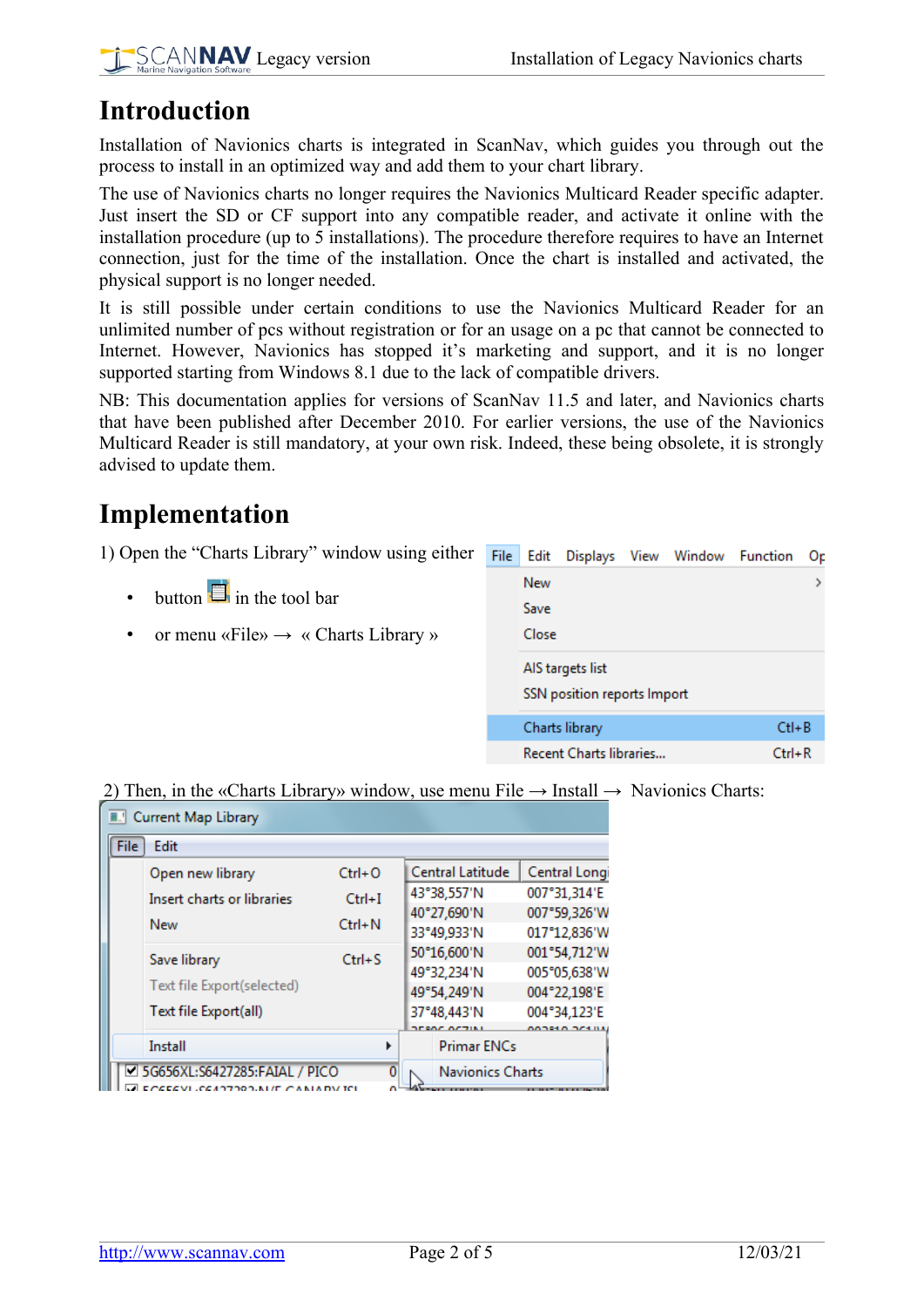#### 3) The following window will open:

| <b>ScanNav</b><br><b>Installation of Navionics charts for ScanNav</b> |                                                          |  |  |  |  |  |
|-----------------------------------------------------------------------|----------------------------------------------------------|--|--|--|--|--|
| Navionics cartridge                                                   | Detect<br>▼                                              |  |  |  |  |  |
| J:\Navionic\Charts\<br>Charts folder                                  |                                                          |  |  |  |  |  |
| Licensing mode                                                        | <b>Reading from</b>                                      |  |  |  |  |  |
| ● Use Navionics Multicard reader                                      | ● Copy to Hard disk                                      |  |  |  |  |  |
| C Register on Internet                                                | C From the original cartridge                            |  |  |  |  |  |
| Installation folder:                                                  | F:\Users\marc\Documents\ScanNav Settings\Charts\Navio\C2 |  |  |  |  |  |
| Install                                                               | Exit<br>Help                                             |  |  |  |  |  |

### <span id="page-2-3"></span>**Description of fields**

«**Navionics cartridge**» : The list of drives containing Navionics charts will be present in this choice list. If no Navionics cartridge is detected, this list will be empty, and it will of course not be possible to go further in the installation. If more than one cartridge is detected, you can choose the desired one by clicking on  $\bullet$  to show the full list.

« **Charts folder** » : This non editable field is present for information only, to show the folder where charts are stored on the original drive. In facts, it should always be  $\kappa$  [X]:\Navionic\ Charts $\setminus \mathcal{P}$ , [X] being the drive letter selected in the above list.

« **Installation folder** » : This field lets you enter the installation folder where charts will be installed if the option « Copy to Hard disk » is checked. A default value is proposed, but you may eventually change it to adapt to your own disk organization. It is strongly recommended to use an empty folder (it will be created if it doesn't already exist), and not to store any other files in this folder. ScanNav will refuse to install in an existing folder if it already contains other (different) Navionics charts. By default, ScanNav will create a new folder with an incremental name (in the above example « C2 » because « C1 » already exists and contains charts or other files). The root path name (here « F:\Users\marc\Documents\ScanNav Settings\Charts\Navio ») is memorized between sessions so as to encourage to install charts in a common folder tree.

# <span id="page-2-2"></span>**Install Options**

### <span id="page-2-1"></span>*Licensing mode:*

This option determines how charts will be decrypted.

### 1 « **Use Navionics Multicard reader** »:

<span id="page-2-0"></span>This option only applies if you already own a Navionics Multicard Reader (it is no longer available for sale), and only on versions of Windows prior to 8.1 if you have a CF support. If you use a standard CF/SD reader, the option will be grayed out.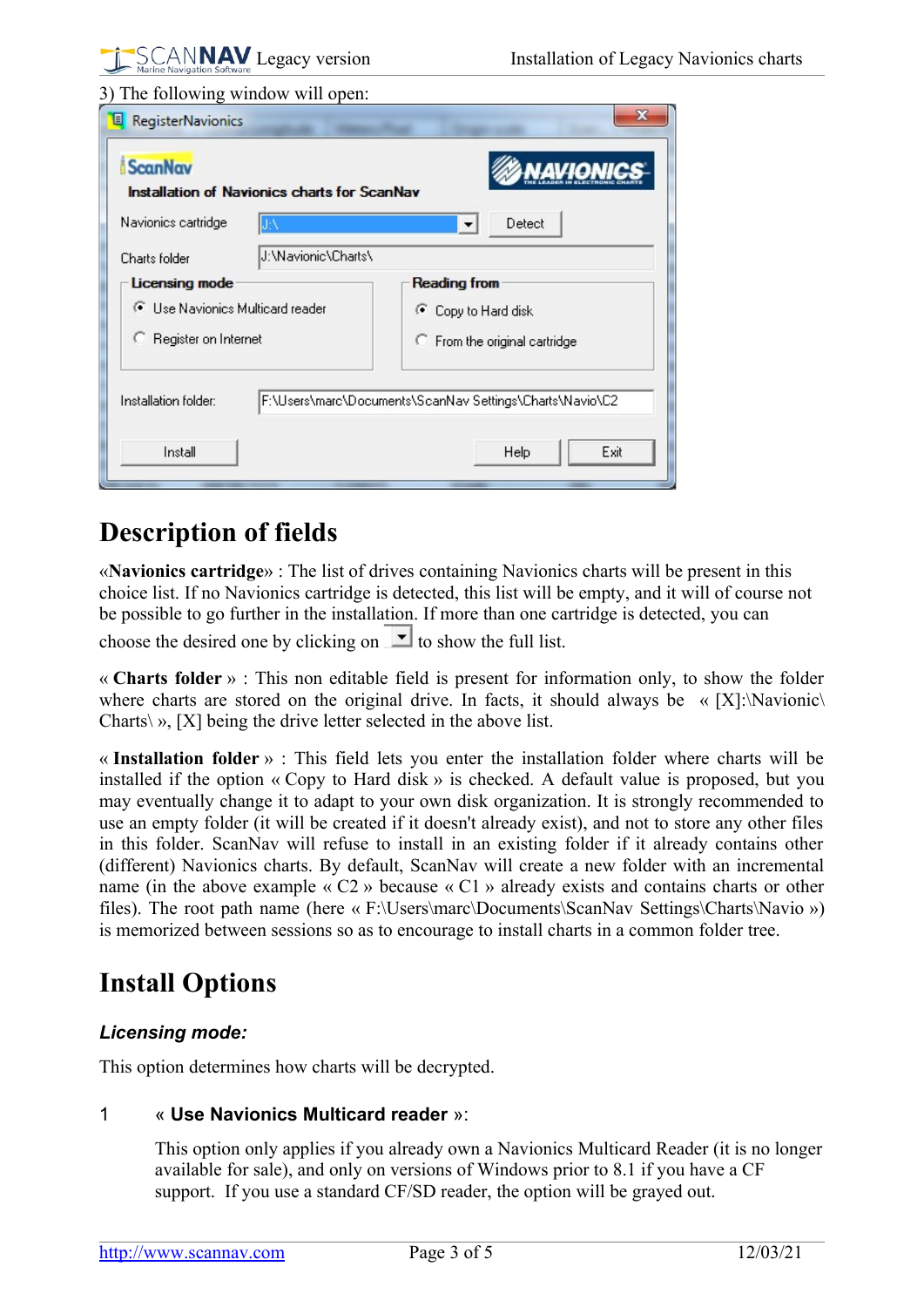

This option lets you use charts without the necessity of an activation on Internet. For example, if you cannot connect your PC to Internet, or if the chart is too old to support this feature, or if you just want to make a test on a given PC, without using a token.

Note: the Navionics Multicard reader will need to be present with the original CF/SD support inserted, at each start-up of ScanNav, even if you chose to copy charts on disk.

#### 2 « **Register on Internet** »:

<span id="page-3-2"></span>This option will let you use charts without the need of the Navionics Multicard reader, providing a preliminary registration on Navionics web site.

Registration must be done on the pc on which the charts will be used. The pc must be connected to Internet while installing, and you can activate up to 5 pcs.

Note: This option will be grayed out if the chart is too old to support this feature.

### <span id="page-3-1"></span>*Reading from:*

This option will let you choose if ScanNav will read charts from its original support, or on a copy on your hard drive. Copying on your hard drive is strongly recommended to increase performances, especially if you use a slow external reader.

#### «**Copy to Hard disk**» :

- If you chose to register on Internet as licensing mode, you don't need to have the original chart plugged anymore.
- If you chose to use the Navionics Multicard reader as licensing mode, the original support will still need to be present with the Multicard reader at start-up of ScanNav, and until the first chart is read.

«**From the original cartridge**» :

The cartridge will need to be present during all the time when ScanNav is running.

### <span id="page-3-0"></span>**Installation**

Once the above options chosen, click on the «Install » button to proceed.

ScanNav will then automatically:

- Register on Navionics web site if option « Register on Internet » is checked (\*)
- Copy charts to their destination folder if  $\kappa$  Copy to Hard disk  $\kappa$  is checked.
- The charts will then be opened automatically in ScanNav, after confirmation of the choice of chart type (see chapter "SonarChart Support" below).

(\*) Your pc must be connected to Internet at this time, if it is the first registration on this pc, or if it has been re-formatted since.